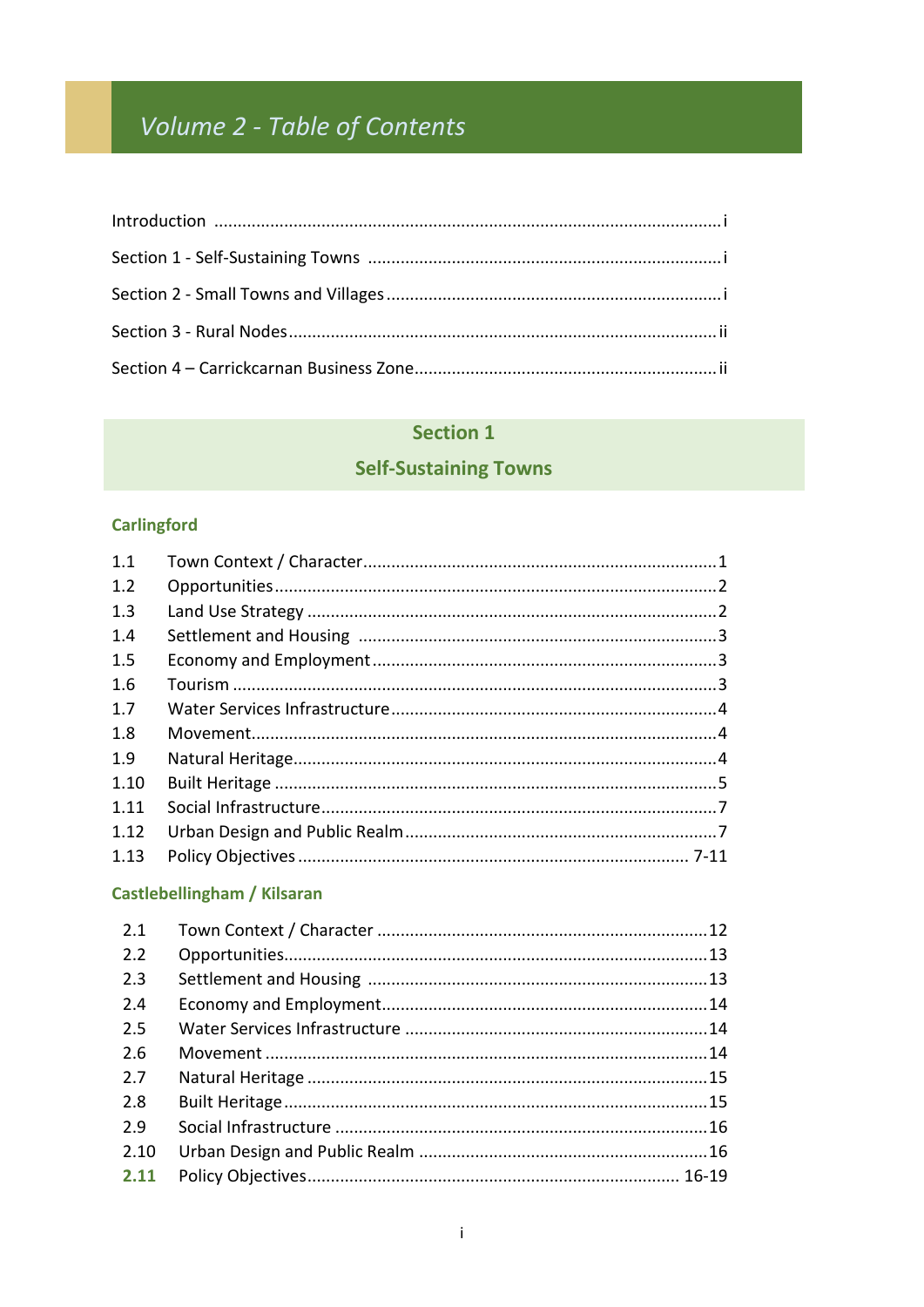# **Clogherhead**

#### **Termonfeckin**

#### **Tullyallen**

| 5.1  |  |
|------|--|
| 5.2  |  |
| 5.3  |  |
| 5.4  |  |
| 5.5  |  |
| 5.6  |  |
| 5.7  |  |
| 5.8  |  |
| 5.9  |  |
| 5.10 |  |
| 5.11 |  |
|      |  |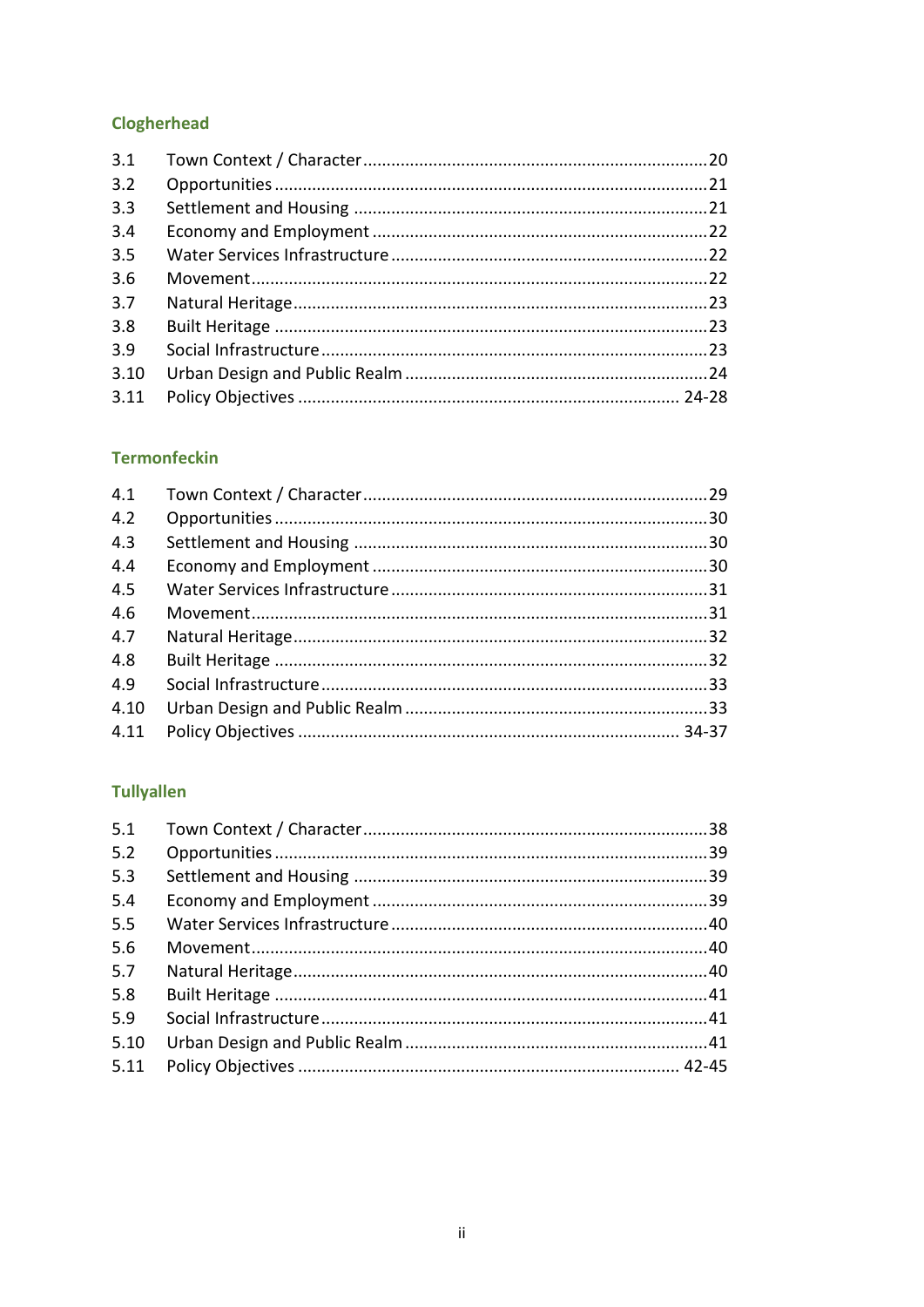# **Self-Sustaining Towns – List of Tables**

| 1.1 |                                                         |  |
|-----|---------------------------------------------------------|--|
| 1.2 |                                                         |  |
| 2.1 | Castlebellingham/Kilsaran - Settlement Overview  12-13  |  |
| 2.2 | Castlebellingham/Kilsaran - Protected Structures  15-16 |  |
| 3.1 |                                                         |  |
| 3.2 |                                                         |  |
| 4.1 |                                                         |  |
| 4.2 |                                                         |  |
| 5.1 |                                                         |  |
| 5.2 |                                                         |  |

# **Self-Sustaining Towns – List of Maps**

| Map $3.1$ | Carlingford Zoning & Flooding Map               |
|-----------|-------------------------------------------------|
|           | Carlingford Composite Map                       |
| Map 3.2   | Castlebellingham/Kilsaran Zoning & Flooding Map |
|           | Castlebellingham/Kilsaran Composite Map         |
| Map 3.3   | Clogherhead Zoning & Flooding Map               |
|           | <b>Clogherhead Composite Map</b>                |
| Map 3.4   | Termonfeckin Zoning & Flooding Map              |
|           | Termonfeckin Composite Map                      |
| Map 3.5   | Tullyallen Zoning & Flooding Map                |
|           | <b>Tullyallen Composite Map</b>                 |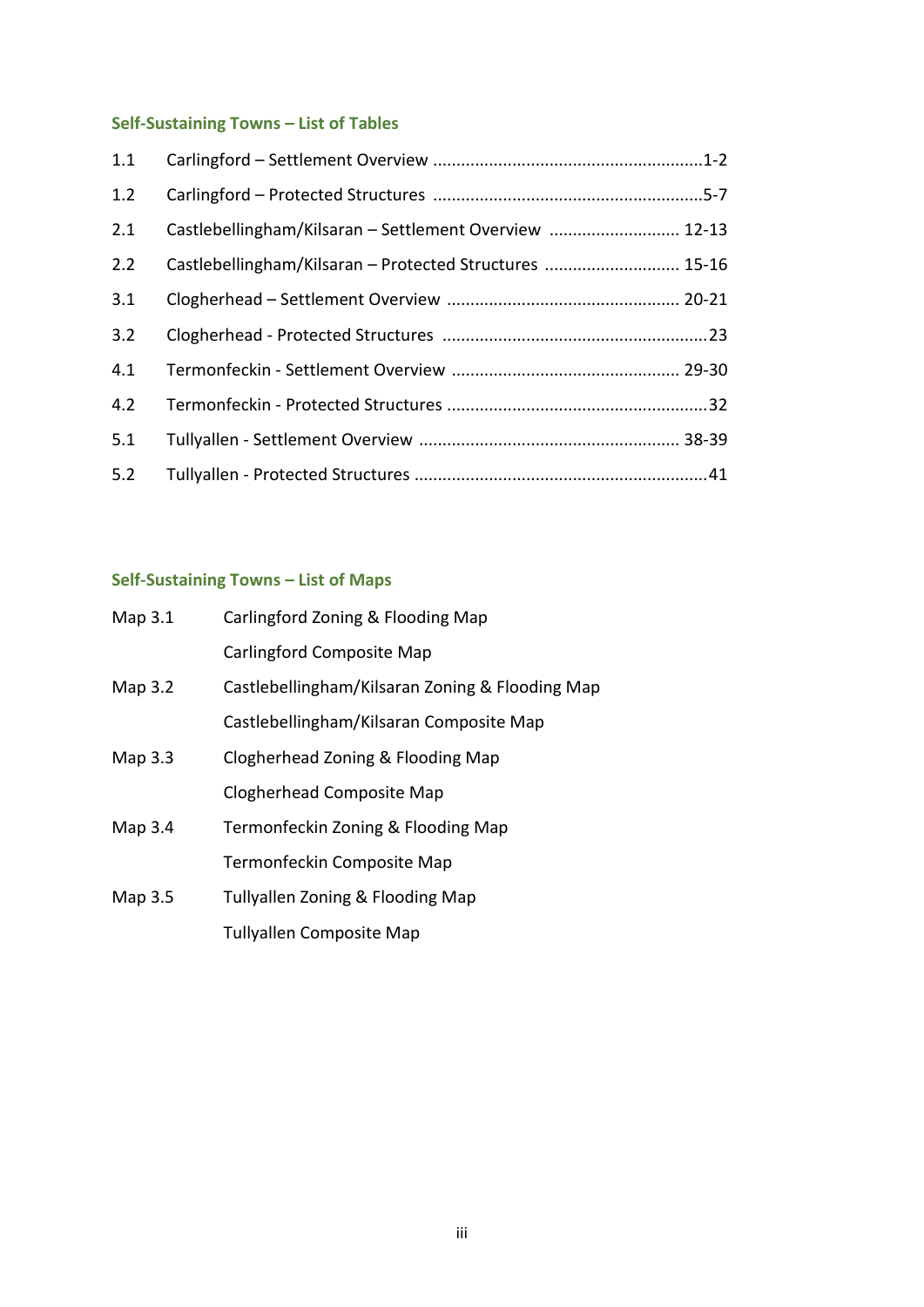# **Section 2**

# **Small Towns and Villages**

# **Annagassan**

| 6.1  |  |
|------|--|
| 6.2  |  |
| 6.3  |  |
| 6.4  |  |
| 6.5  |  |
| 6.6  |  |
| 6.7  |  |
| 6.8  |  |
| 6.9  |  |
| 6.10 |  |
|      |  |

# **Baltray**

| 7.1 |  |
|-----|--|
| 7.2 |  |
| 7.3 |  |
| 7.4 |  |
| 7.5 |  |
| 7.6 |  |
| 7.7 |  |
| 7.8 |  |
| 7.9 |  |

#### **Collon**

| 8.1  |  |
|------|--|
| 8.2  |  |
| 8.3  |  |
| 8.4  |  |
| 8.5  |  |
| 8.6  |  |
| 8.7  |  |
| 8.8  |  |
| 8.9  |  |
| 8.10 |  |
|      |  |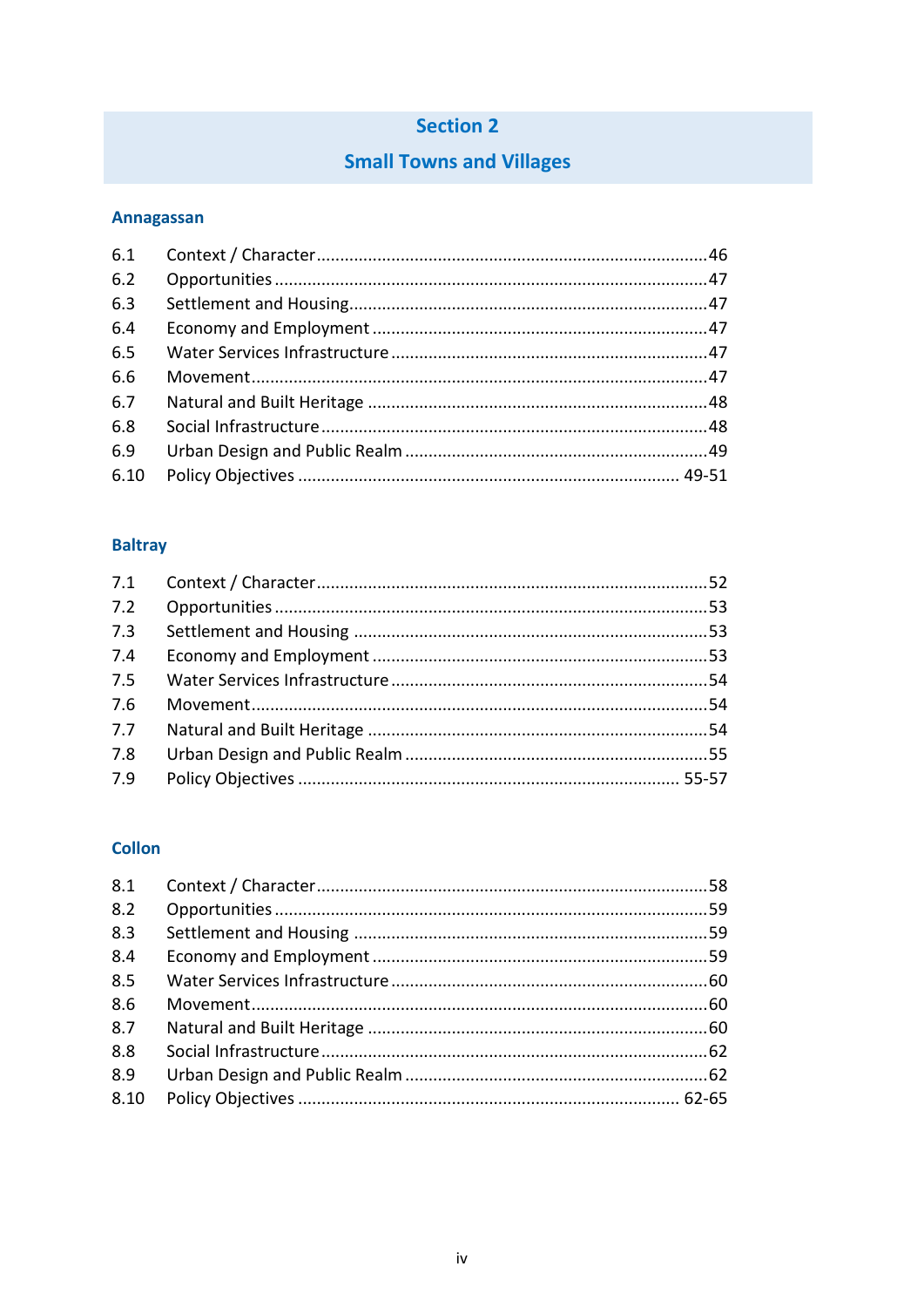#### **Dromiskin**

| 9.1  |  |
|------|--|
| 9.2  |  |
| 9.3  |  |
| 9.4  |  |
| 9.5  |  |
| 9.6  |  |
| 9.7  |  |
| 9.8  |  |
| 9.9  |  |
| 9.10 |  |

# Knockbridge

| 10.3 |  |
|------|--|
| 10.4 |  |
| 10.5 |  |
| 10.6 |  |
| 10.7 |  |
| 10.8 |  |
|      |  |
|      |  |
|      |  |

# **Louth Village**

| 11.3 |  |
|------|--|
|      |  |
|      |  |
| 11.6 |  |
|      |  |
|      |  |
|      |  |
|      |  |
|      |  |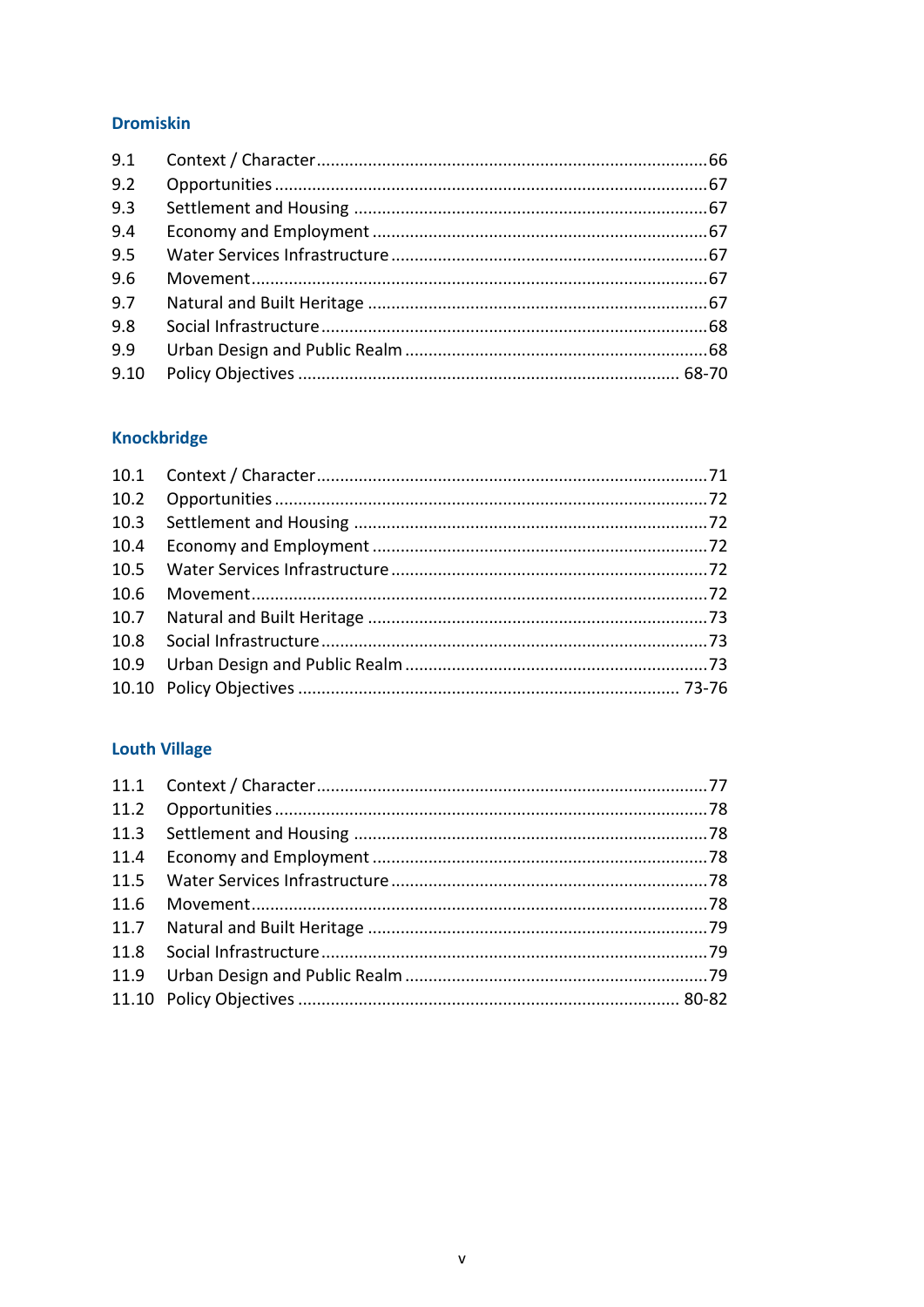#### **Omeath**

| 12.3 |  |
|------|--|
|      |  |
|      |  |
|      |  |
|      |  |
|      |  |
|      |  |
|      |  |
|      |  |

#### **Tallanstown**

| 13.3 |  |
|------|--|
|      |  |
|      |  |
| 13.6 |  |
|      |  |
|      |  |
|      |  |
|      |  |
|      |  |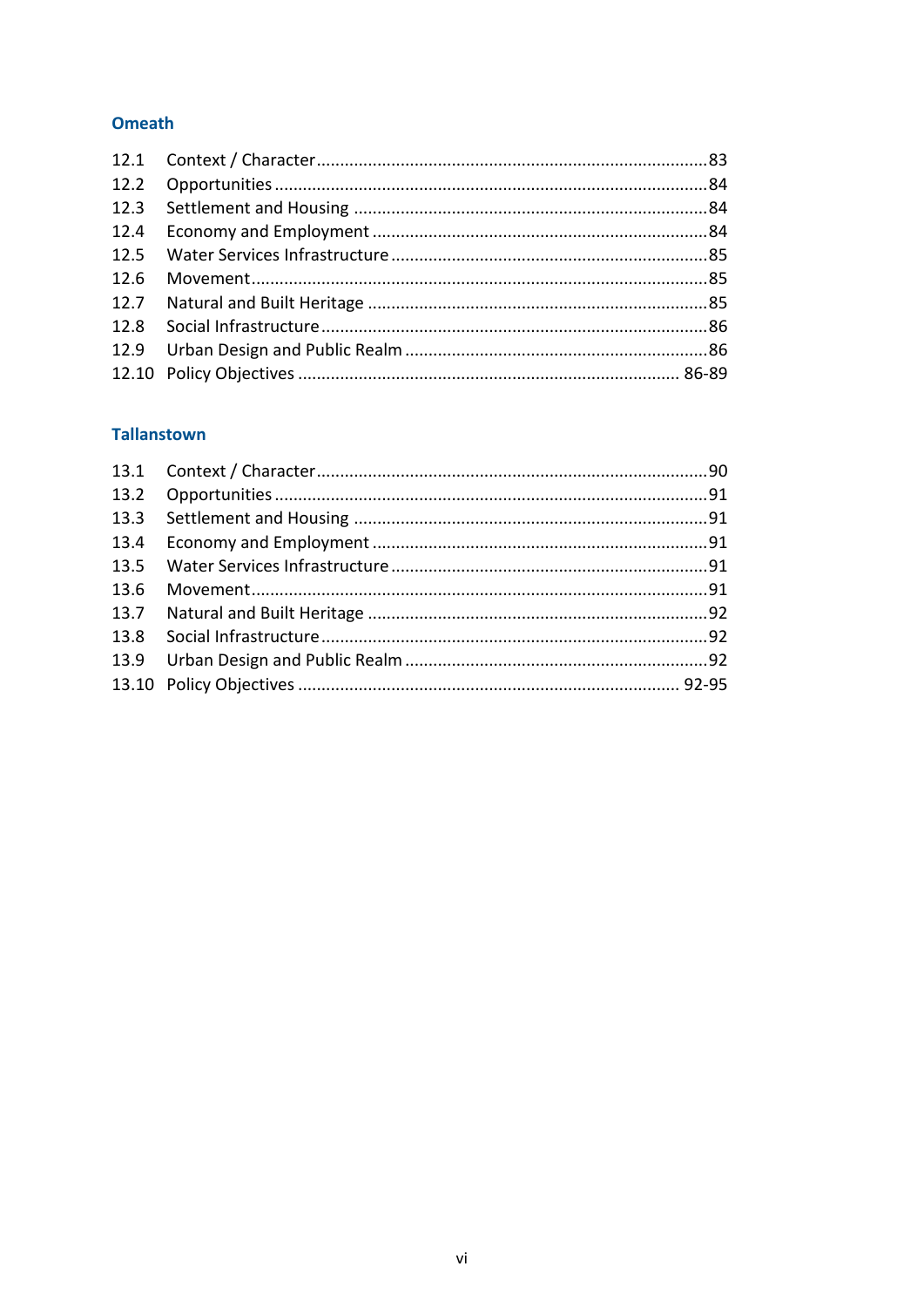# **Small Towns and Villages - List of Tables**

| Table 6.1<br>Table 6.2                 |  |
|----------------------------------------|--|
| Table 7.1<br>Table 7.2                 |  |
| Table 8.1<br>Table 8.2                 |  |
| Table 9.1<br>Table 9.2                 |  |
| <b>Table 10.1</b><br><b>Table 10.2</b> |  |
| <b>Table 11.1</b><br><b>Table 11.2</b> |  |
| <b>Table 12.1</b><br><b>Table 12.2</b> |  |
| <b>Table 13.1</b><br><b>Table 13.2</b> |  |

# **Small Towns and Villages - List of Maps**

| Map 4.1 | Annagassan Zoning & Flooding Map<br>Annagassan Composite Map          |
|---------|-----------------------------------------------------------------------|
| Map 4.2 | Baltray Zoning & Flooding Map<br><b>Baltray Composite Map</b>         |
| Map 4.3 | Collon Zoning & Flooding Map<br><b>Collon Composite Map</b>           |
| Map 4.4 | Dromiskin Zoning & Flooding Map<br>Dromiskin Composite Map            |
| Map 4.5 | Knockbridge Zoning & Flooding Map<br>Knockbridge Composite Map        |
| Map 4.6 | Louth Village Zoning & Flooding Map<br>Louth Village Composite Map    |
| Map 4.7 | Omeath Zoning & Flooding Map<br><b>Omeath Composite Map</b>           |
| Map 4.8 | Tallanstown Zoning & Flooding Map<br><b>Tallanstown Composite Map</b> |